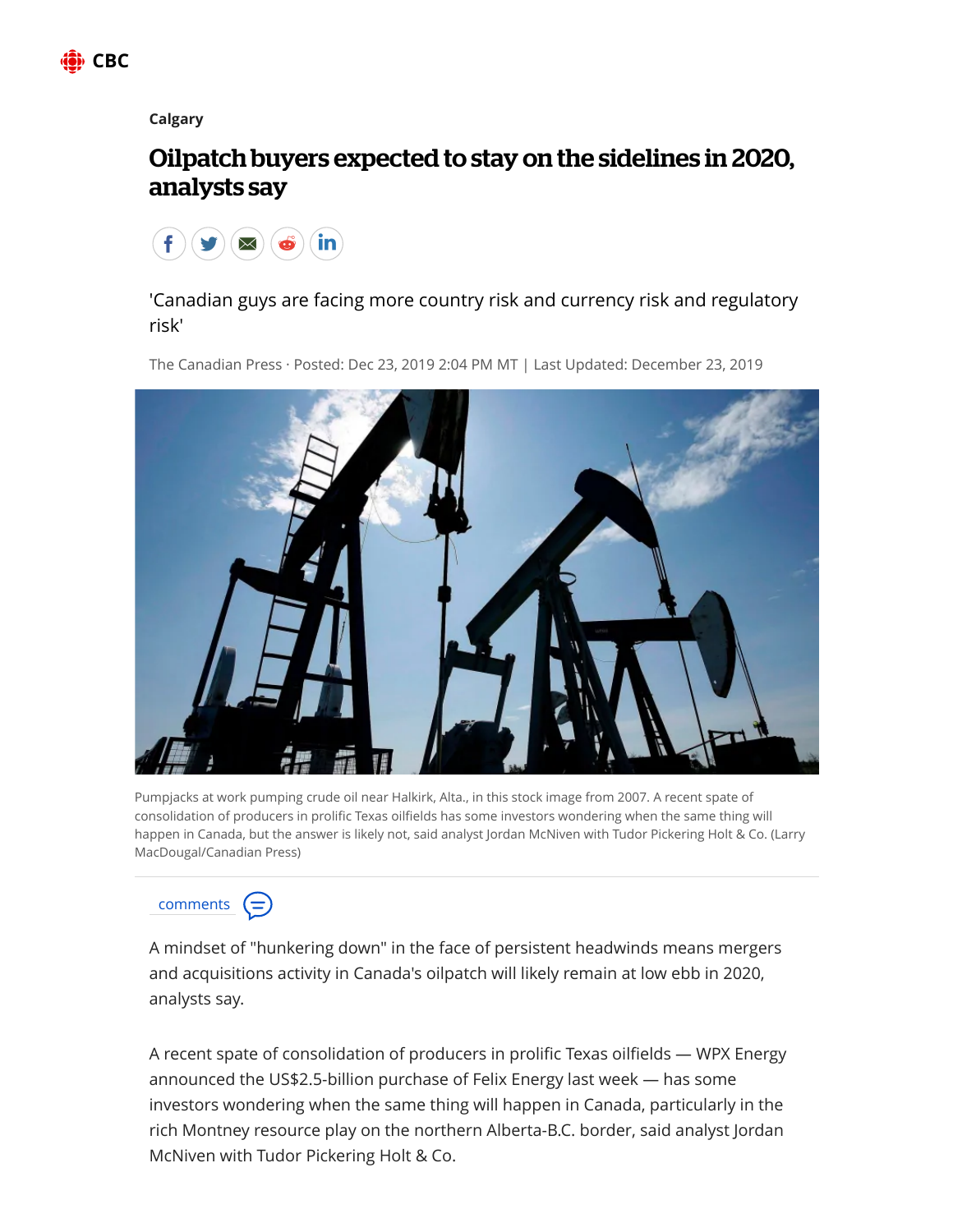But the Canadian M&A situation is quite different, he said. Factors including declining share prices, low stock-market trading volumes, poor access to capital and industry pessimism over export pipeline constraints mean companies are more interested in surviving than growing.

"It certainly makes it more challenging. Canadian guys are facing more country risk and currency risk and regulatory risk, and then you layer on top of that liquidity risk," said McNiven.

"(Investors) have to have a compelling reason to accept all of those risk factors and invest in Canada instead of the U.S."

## **Companies more likely to buy back shares, pay down debt**

He explained low trading volumes discourage large investors from buying oilpatch stock in Canada because their trades could have too much impact on share prices.

Statistics from Evaluate Energy show that year-to-date upstream transactions in Canada in 2019 add up to about \$4.6 billion US (\$6 billion Cdn), down from \$11.2 billion US in all of 2018 and \$32.2 billion US in 2017.

In contrast, upstream deals in the United States are up this year to \$94.1 billion US from \$81.5 billion US last year and \$66.7 billion US in 2017.

"I think a lot of what we've seen in 2019 (in Canada) will continue into 2020," said Tom Pavic, senior vice-president with Calgary-based Sayer Energy Advisors.

"It's a lack of capital. We're seeing very little in the way of financings being done in the upstream oil and gas industry. Whatever excess capital companies do have, they're not using it on M&A, they're using it for share buybacks and payback of debt."

## **Tourmaline Oil Corp.'s rare move**

In its 2020 production guidance news release this month, Calgary-based producer Tourmaline Oil Corp. said it expects to have access to over \$800 million for "select acquisition activity" next year.

The news is remarkable because it's so rare, analysts agreed, adding the company has had to employ a unique solution to raise the money.